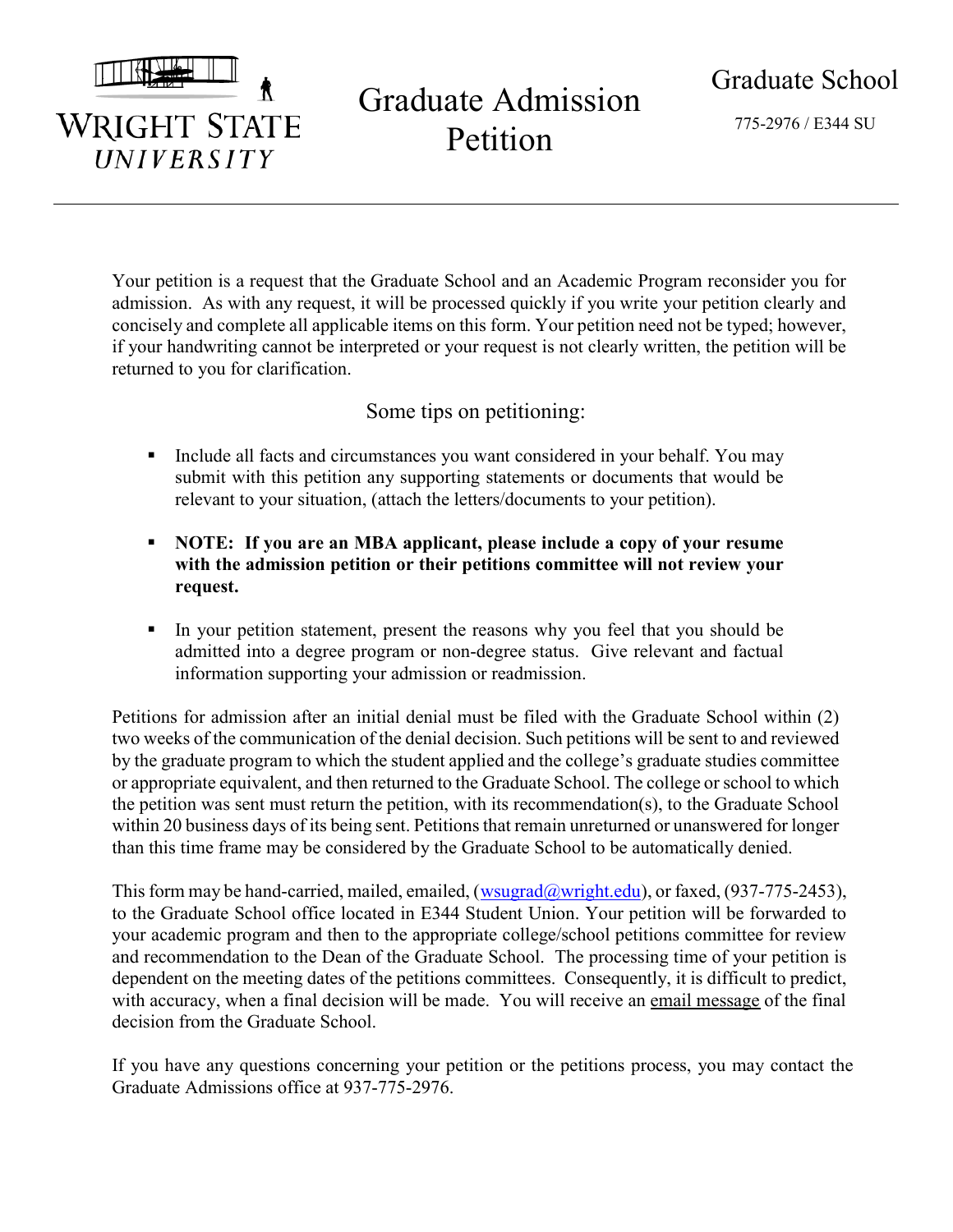|                                          | Graduate Admission<br>Petition | Graduate School   |
|------------------------------------------|--------------------------------|-------------------|
| <b>WRIGHT STATE</b><br><i>UNIVERSITY</i> |                                | 775-2976 / 344 SU |

If additional space is required for your comments, please attach your statement to this form. All supporting statements or data (instructor's comments, doctor's statements, etc.) should be attached to this form and should be submitted to the Graduate School, E344 Student Union. You will receive notice of your petition decision by email.

| Name                                                                                          | UID (SSN if UID unknown) |                                                |  |                   |           |
|-----------------------------------------------------------------------------------------------|--------------------------|------------------------------------------------|--|-------------------|-----------|
| Address                                                                                       | Street                   |                                                |  |                   |           |
|                                                                                               |                          | City <b>Carlos Communication Communication</b> |  |                   | State Zip |
| Home Phone                                                                                    |                          |                                                |  | Work / Cell Phone |           |
| Email                                                                                         |                          |                                                |  |                   |           |
| WSU College/School and Program to which you wish to be admitted/readmitted                    |                          |                                                |  |                   |           |
| I request: Admission For:                                                                     |                          | $\Box$ Fall                                    |  | $\Box$ Summer     |           |
| I am petitioning for: $\Box$ degree status; $\Box$ non-degree status; $\Box$ licensure status |                          |                                                |  |                   |           |

#### LIST BELOW IN CHRONOLOGICAL ORDER ALL COLLEGES /UNIVERSITIES ATTENDED (INCLUDING WSU) FOR BOTH UNDERGRADUATE AND GRADUATE WORK. CONTINUE ON A SEPARATE SHEET IF NECESSARY

|          | <b>UNIVERSITY ATTENDED</b>                | <b>DATES ATTENDED</b> | <b>DEGREE</b> | <b>DATE AWARDED</b> | <b>MAJOR</b> |
|----------|-------------------------------------------|-----------------------|---------------|---------------------|--------------|
|          |                                           |                       |               |                     |              |
|          |                                           |                       |               |                     |              |
|          |                                           |                       |               |                     |              |
|          |                                           |                       |               |                     |              |
|          |                                           |                       |               |                     |              |
|          |                                           |                       |               |                     |              |
|          | <b>TEST SCORES:</b>                       |                       |               |                     |              |
| $\Box$   | Graduate Management Admission Test (GMAT) |                       | Date Taken    |                     | Score        |
| $\sqcup$ | Graduate Record Examination (GRE)         |                       | Date Taken    |                     | Score        |
| $\Box$   | Miller Analogies Test (MAT)               |                       | Date Taken    |                     | Score        |
|          | Ohio Assessment for Educators (OAE)       |                       | Date Taken    |                     | Score        |

#### GRADE POINT AVERAGES:

• Estimated undergraduate cumulative grade point average (based on 4.0 grading scale)

• Estimated Wright State graduate grade point average (if applicable)

• Estimated graduate grade point average at other Colleges/Universities (if applicable)

### (Continued on back)